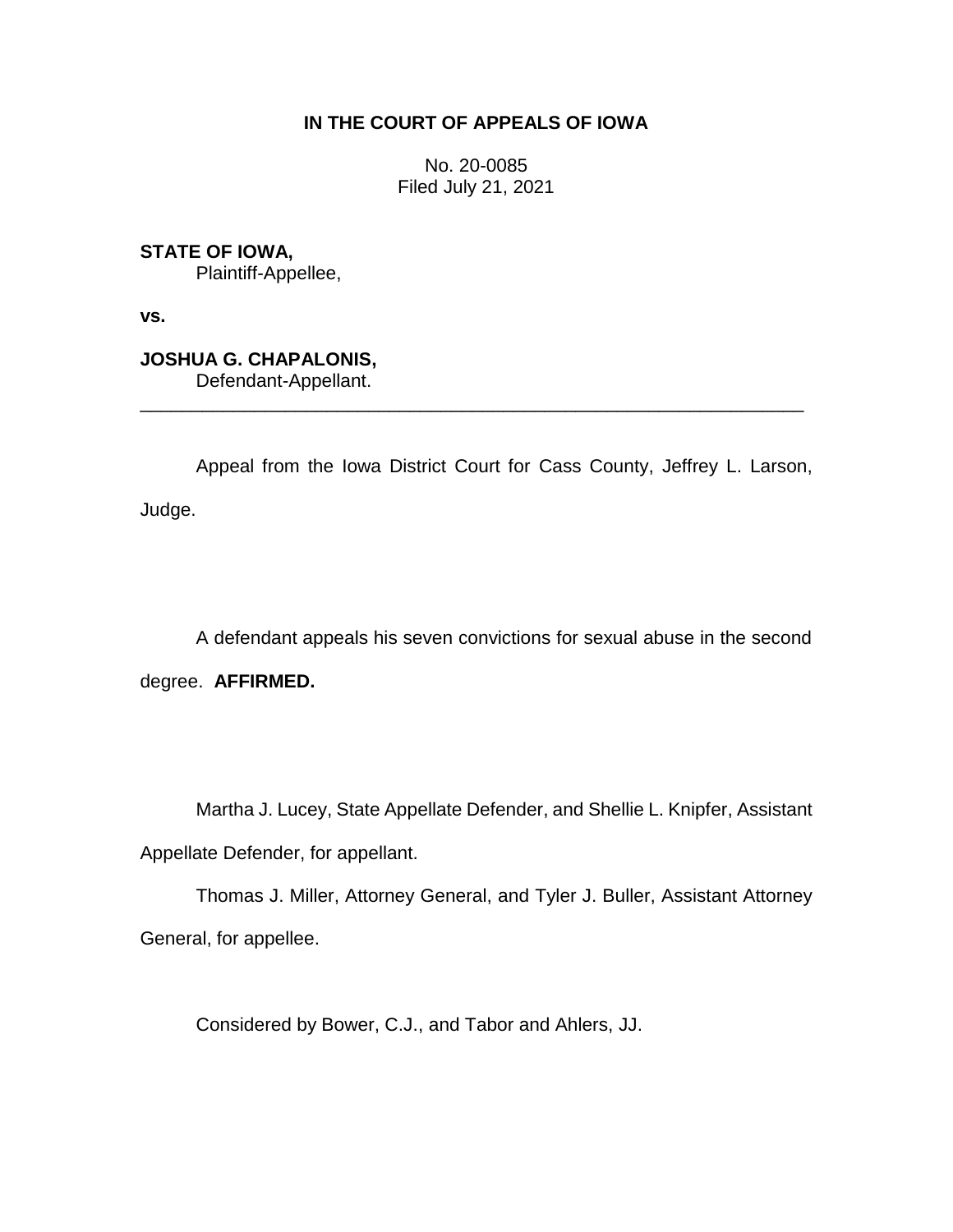#### **TABOR, Judge.**

Joshua Chapalonis confided to a substance-abuse counselor that he had suicidal thoughts and "touched somebody in his sleep," thinking it was his girlfriend. He disclosed he was worried about going to prison. He also expressed concern that his girlfriend would find out he was unfaithful and his infidelities might have led to a pregnancy. Believing Chapalonis may have abused a child in his household, the counselor reported his statements to authorities. Chapalonis now complains the district court allowed the counselor to share privileged communications with the jury without a proper waiver. *See* Iowa Code § 622.10(1), (2) (2020). He also objects to testimony from a forensic interviewer as vouching for the veracity of the alleged victim. On these two bases, he asks us to reverse his seven convictions for sexual abuse in the second degree and order a new trial. We decline to grant a new trial on either basis. First, any confidential information reported by the counselor was subject to disclosure under Iowa Code section 232.74. Plus, the counselor's testimony was cumulative to other information in the record and harmless. Second, the district court did not abuse its discretion in allowing the forensic interviewer to address the phenomenon of delayed reporting. And Chapalonis failed to preserve his other objections to her expert testimony. So we affirm.

#### **I. Facts and Prior Proceedings**

Chapalonis moved in with Nicole and her three children in April 2014. At first he was helpful around the house and interacted well with the children. But he soon became abusive, beating Nicole in front of her daughter and two sons. Then in January 2019, Nicole learned from the Iowa Department of Human Services

2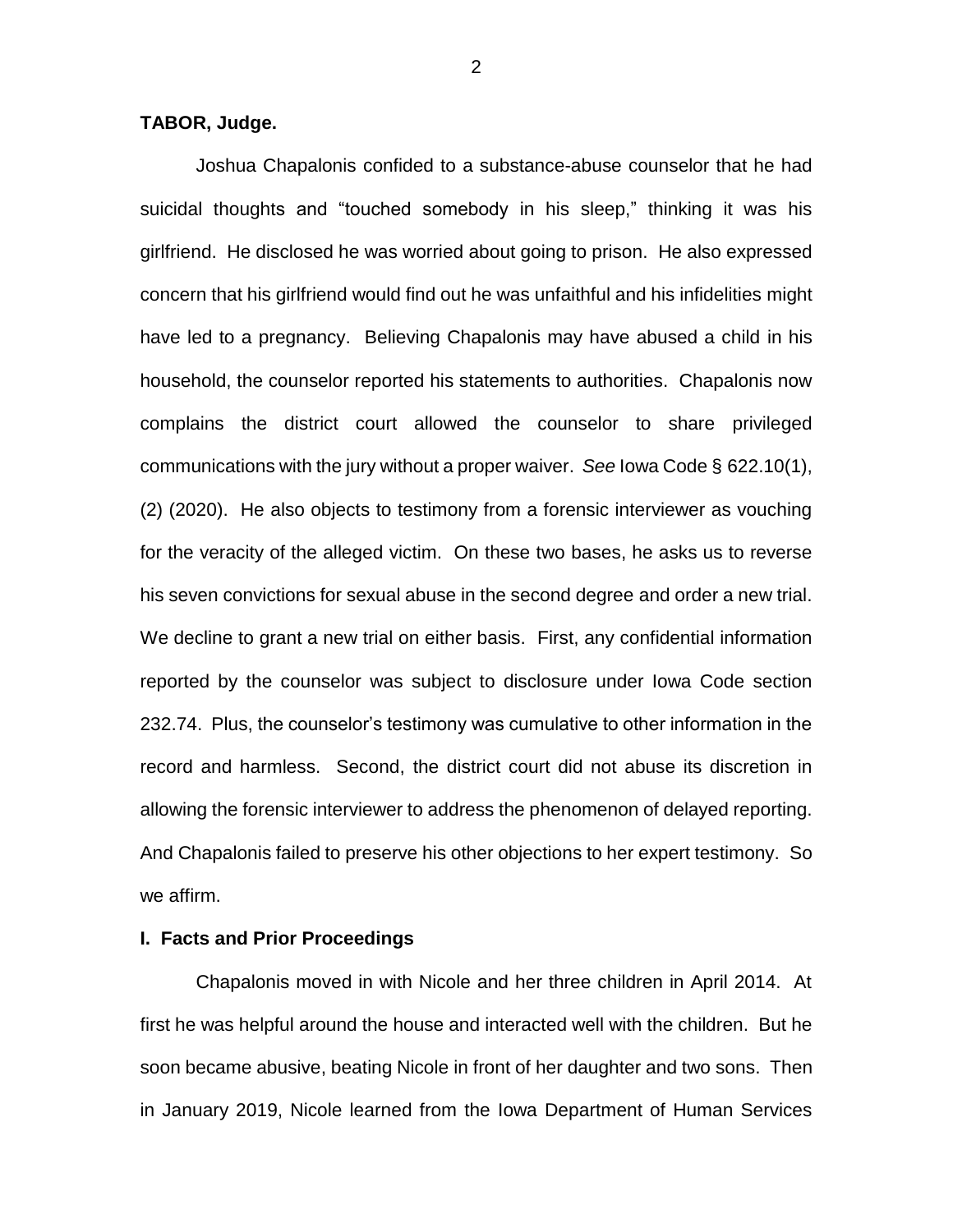(DHS) that Chapalonis "confessed to having some kind of interaction" with her daughter, M.A.

That "confession" came in revelations to Amanda Smith, his substance-abuse counselor, that "he had touched somebody in his sleep." Chapalonis told Smith that he "didn't mean to do it" and "thought it was Nicole." Smith "asked if the children were okay" because she knew they lived in the home with him. Chapalonis "didn't want to answer that question" and "thought that he would go to prison." Smith also recalled "[h]e was worried that his significant other would find out that he was cheating on her and that the individual he was cheating on her with was pregnant." Of immediate concern to Smith, Chapalonis had taken a syringe of insulin from Nicole, who was diabetic, and threatened to kill himself. At Smith's urging, Chapalonis called Nicole to discuss his suicidal thoughts. Chapalonis later told Nicole that her daughter "got in bed with him and that he touched her breasts."

After those disclosures, Smith felt compelled to contact authorities about a possible case of child sexual abuse. In turn, the DHS contacted Nicole to set up a safety plan. In response, Nicole asked M.A. if Chapalonis touched her. At first she said "no." But soon, M.A. started to cry and said "yes." M.A. eventually told her mother that Chapalonis "had her pregnancy tested twice." As a reward for the negative test results, Chapalonis bought the child a treat at McDonald's. Nicole later found the McFlurry cup under the family's front deck and the discarded pregnancy kits near the neighborhood baseball diamonds.

After talking to her mother, ten-year-old M.A. had a forensic interview with Amy Cirian at Project Harmony. M.A. said Chapalonis started sexually abusing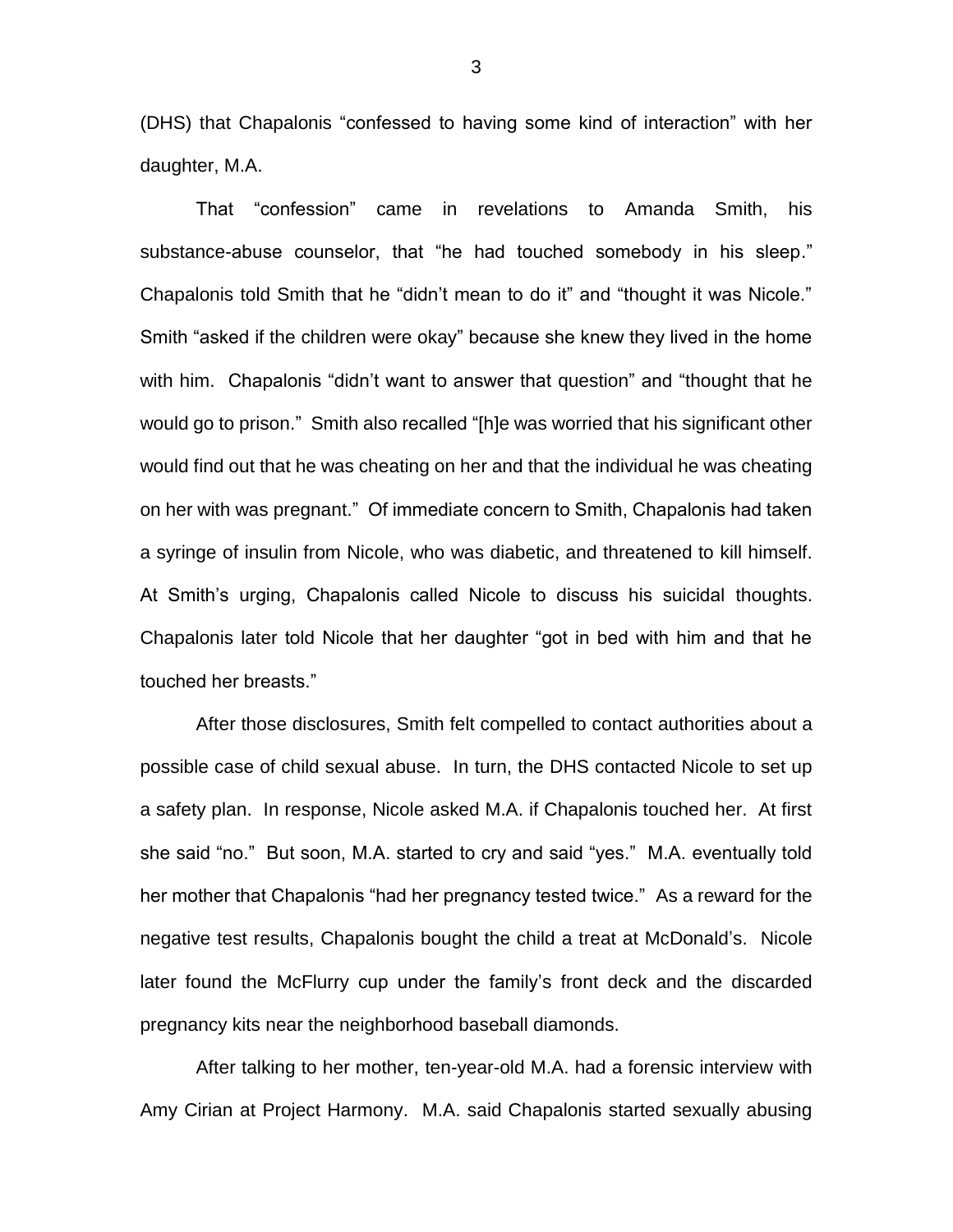her at age seven. Based on M.A.'s recollections, the State charged Chapalonis with eight counts of sexual abuse in the second degree, class "B" felonies, in violation of Iowa Code sections 709.1(3) and 709.3(1)(b)(2).

Before his jury trial, Chapalonis moved in limine, asking the court to prevent the State from introducing, among other things, "any testimony regarding alleged statements [he] made during confidential communications with any professional." The court reserved ruling on that point. In the same order, the court denied the defense request to prevent the State from offering expert testimony about delayed disclosure as it relates to the credibility of child witnesses. The court explained that type of testimony was appropriate "as long as [it was] non-specific to the facts of this case or that specific witness." In its written ruling, the court advised counsel "that at any time the parties may ask the Court to reconsider any portion of their motion in limine."

At trial, the State offered testimony from Smith and Cirian, as well as M.A., M.A.'s brother, Nicole, and other witnesses. M.A. detailed many sex acts perpetrated by Chapalonis, including contact between his penis and her vagina, his hand and her vagina, his penis and her mouth, and his penis and her anus. At the close of the State's case, the district court granted the motion for judgment of acquittal on one of the eight counts. The jury returned guilty verdicts on the other seven offenses. The court sentenced Chapalonis to consecutive prison terms on the first two counts and concurrent terms on his remaining convictions, for an indeterminate fifty-year term. Chapalonis now appeals.

4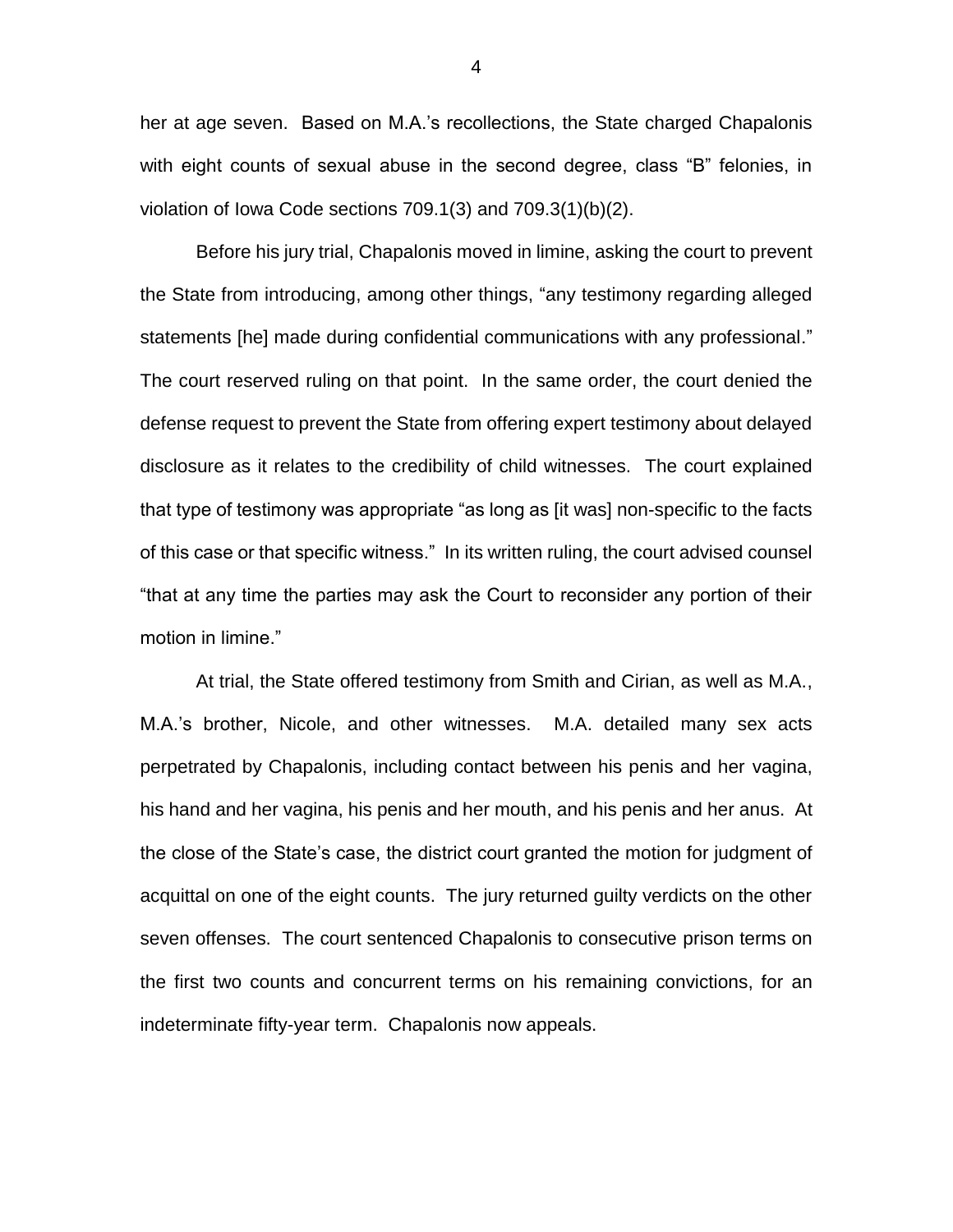#### **II. Analysis**

 $\overline{a}$ 

### **A. Privileged Communications**

Chapalonis contends the district court wrongly admitted portions of Smith's testimony, which conveyed confidential communications protected by Iowa Code section 622.10(1). Because his contention involves statutory interpretation, we review for legal error. *See State v. Richmond*, 590 N.W.2d 33, 34 (Iowa 1999). The burden rests with Chapalonis to prove his communications with his substanceabuse counselor were privileged. *See id.* at 35.

Under section 622.10(1), a mental health professional,

who obtains information by reason of the person's employment, . . . shall not be allowed, in giving testimony, to disclose any confidential communication properly entrusted to the person in the person's professional capacity, and necessary and proper to enable the person to discharge the functions of the person's office according to the usual course of practice or discipline.

Chapalonis claims Smith disclosed to the jury two sets of statements that were privileged under this section.<sup>1</sup> First, he points to his refusal to answer for fear of going to prison when Smith asked whom he touched and "whether the children were okay." Second, he identifies the counselor's testimony that he was afraid Nicole would find out that he was "cheating on her" and the person with whom he was cheating might be pregnant.

Responding to those claims, the State "assumes without conceding" that the statements at issue were confidential and entrusted to Smith in her professional capacity. But the State argues the statements were not privileged

<sup>&</sup>lt;sup>1</sup> Chapalonis acknowledges that his statements to the counselor about his suicidal thoughts and that he had "touched somebody in his sleep" were not privileged because he waived confidentiality by sharing that information with Nicole.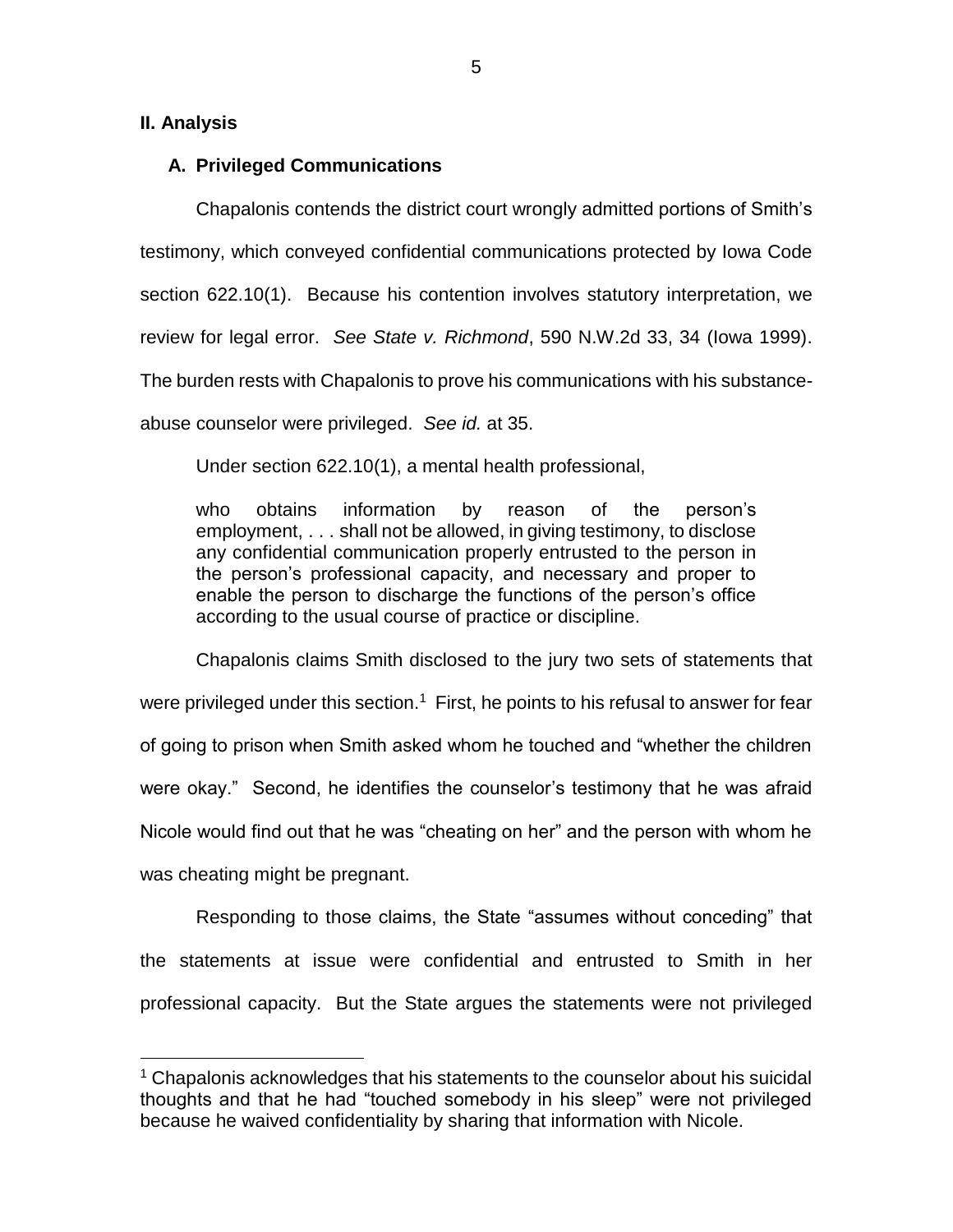because the information received was not "necessary and proper" to allow Smith to discharge her duties as a substance-abuse counselor. The State asserts: "sexually abusing a child and potentially getting her pregnant is logically divorced from substance-abuse counseling." On the contrary, Chapalonis insists "Smith needed to get to the source of Chapalonis's problems in order to try to counsel him to a better mental state."

We do not believe the privilege should be viewed as narrowly as the State asserts. *See State v. More*, 382 N.W.2d 718, 722 (Iowa Ct. App. 1985) (rejecting State's position that information obtained by psychiatrist at hospital should not be privileged if defendant was not admitted for mental-health treatment). For the most part, we liberally construe statutes creating privileges. *In re A.M.*, 856 N.W.2d 365, 373 (Iowa 2014). We do so here because the purpose of section 622.10 is "to promote free and full communication" between the patient and the counselor. *State v. Deases*, 518 N.W.2d 784, 787 (Iowa 1994). Smith testified that as part of her employment she deals with "individuals at various levels of recovery" and it's not unusual that they are "experiencing distress" when interacting with her. In that context, it would be necessary and proper for her to learn from patients any sources of distress that could impede their recovery. On this record, the challenged testimony was privileged under section 622.10(1).

As an alternative argument, the State contends any counselor–patient privilege was "abrogated" by the mandatory reporter statute. 2 *See* Iowa Code

 $\overline{a}$ 

 $2$  The county attorney advanced a similar argument at trial. And while the transcript is not explicit on this point, it appears the district court embraced this ground in allowing Smith's testimony. Yet Chapalonis did not address this argument in his appellant's brief and did not file a reply brief.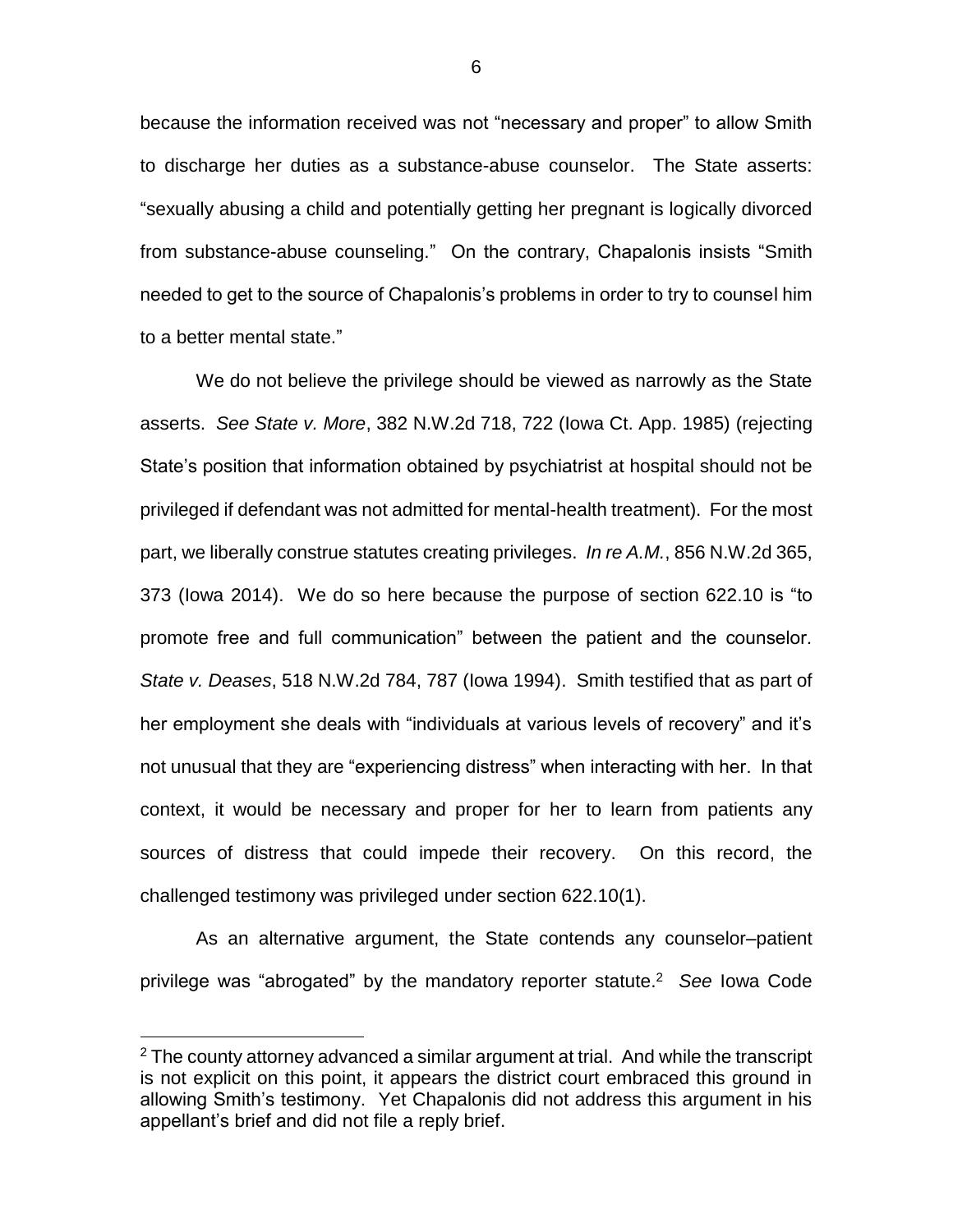§ 232.69(1). The State asserts the legislature "eliminated the privilege for mandatory reports" under section 232.74. But Smith was not a mandatory reporter of child abuse when counseling Chapalonis. *See* Iowa Code § 232.69(1)(a), (b).<sup>3</sup> Instead, Smith's permissive report of suspected abuse fell under section 232.69(2).

That said, the legislature did not limit the privilege exception in this chapter to mandatory reporters. *See State v. Cahill*, 186 N.W.2d 587, 589 (Iowa 1971) ("Anyone can make a report . . . . The definition of report for the purpose of this chapter is thus given the broadest possible meaning."). Instead, section 232.74 provides an expansive exception for child-abuse reports:

Sections 622.9 and 622.10 and any other statute or rule of evidence which excludes or makes privileged the testimony of a husband or wife against the other or the testimony of a health practitioner or mental health professional as to confidential communications, do not apply to evidence regarding a child's injuries or the cause of the injuries in any judicial proceeding, civil or criminal, resulting from a report pursuant to this chapter or relating to the subject matter of such a report.

Likewise, the language in section 232.74 referring to "evidence regarding a

child's injuries or the cause of the injuries" does not restrict its application here. In

 $\overline{a}$ 

(6) An employee or operator of a substance abuse program or facility . . . .

Iowa Code § 232.69(1) (emphasis added).

<sup>3</sup> That statute provides:

<sup>1.</sup> The classes of persons enumerated in this subsection shall make a report within twenty-four hours and as provided in section 232.70, of cases of child abuse. . . .

a. Every health practitioner *who in the scope of professional practice, examines, attends, or treats a child* and who reasonably believes the child has been abused. . . .

b. Any of the following persons who, in the scope of professional practice or in their employment responsibilities, examines, attends, counsels, or treats a child and reasonably believes a child has suffered abuse: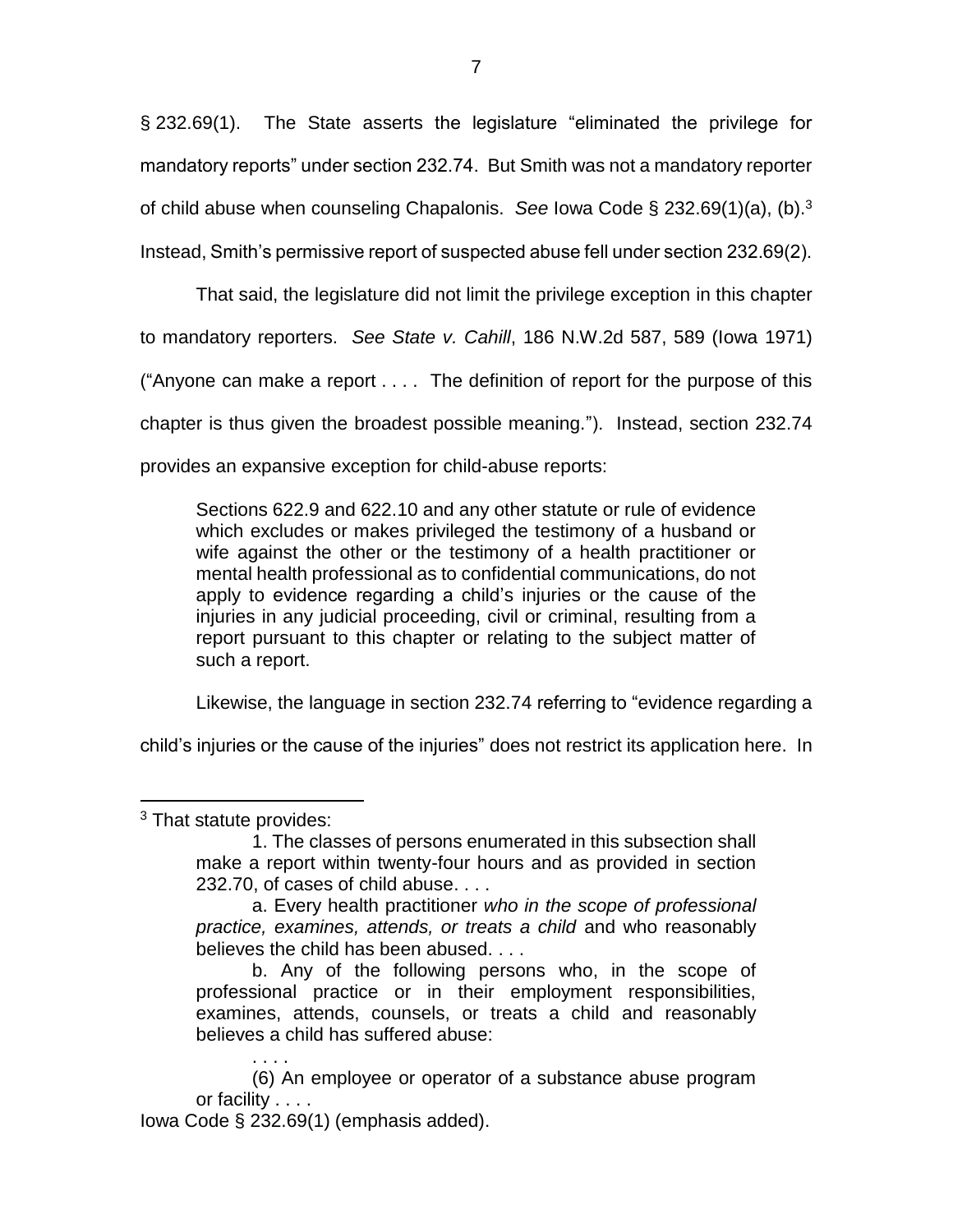*State v. Spaulding*, 313 N.W.2d 878, 880 (Iowa 1981), the accused faced charges of third-degree sexual abuse for engaging in sex acts with his fifteen-year-old daughter. His wife testified at trial over his privilege objection. *Id*. at 880. Spaulding claimed on appeal the exception to marital privilege did not apply because the sexual-abuse charge did not involve a "child's injuries" under the section. *Id.* Our supreme court rejected that argument because the statutory definition of child abuse included "harm or threatened harm occurring through . . . [t]he commission of any sexual abuse with or to a child as defined by chapter 709 . . . ." *Id.* (citing Iowa Code § 232.68 (1981)).<sup>4</sup> Although the legislature has tinkered with the wording of section 232.68 since *Spaulding*, the definition of child abuse still includes "the commission of a sexual offense with or to a child pursuant to chapter 709." Guided by *Spaulding*, we find Smith's report of potential child abuse met the requirements for admission under section 232.74.

But even if the district court should have excluded those privileged communications under chapter 232, any error was harmless. "[W]here substantially the same evidence is in the record, erroneously admitted evidence will not be considered prejudicial." *State v. Sowder*, 394 N.W.2d 368, 372 (Iowa 1986). Echoing Smith's revelations, M.A.'s mother testified Chapalonis told her "he did something really bad that he didn't want to tell me about because he would end up in prison." In that same vein, M.A.'s brother testified he once saw a pregnancy test in Chapalonis's car and Chapalonis told him "it was for a girl that

 $\overline{a}$ 

<sup>4</sup> We acknowledge *Spaulding* does not provide an in-depth analysis of its logic when mentioning the statutory definitions of child abuse. Nevertheless, we consider ourselves bound by its bottom line.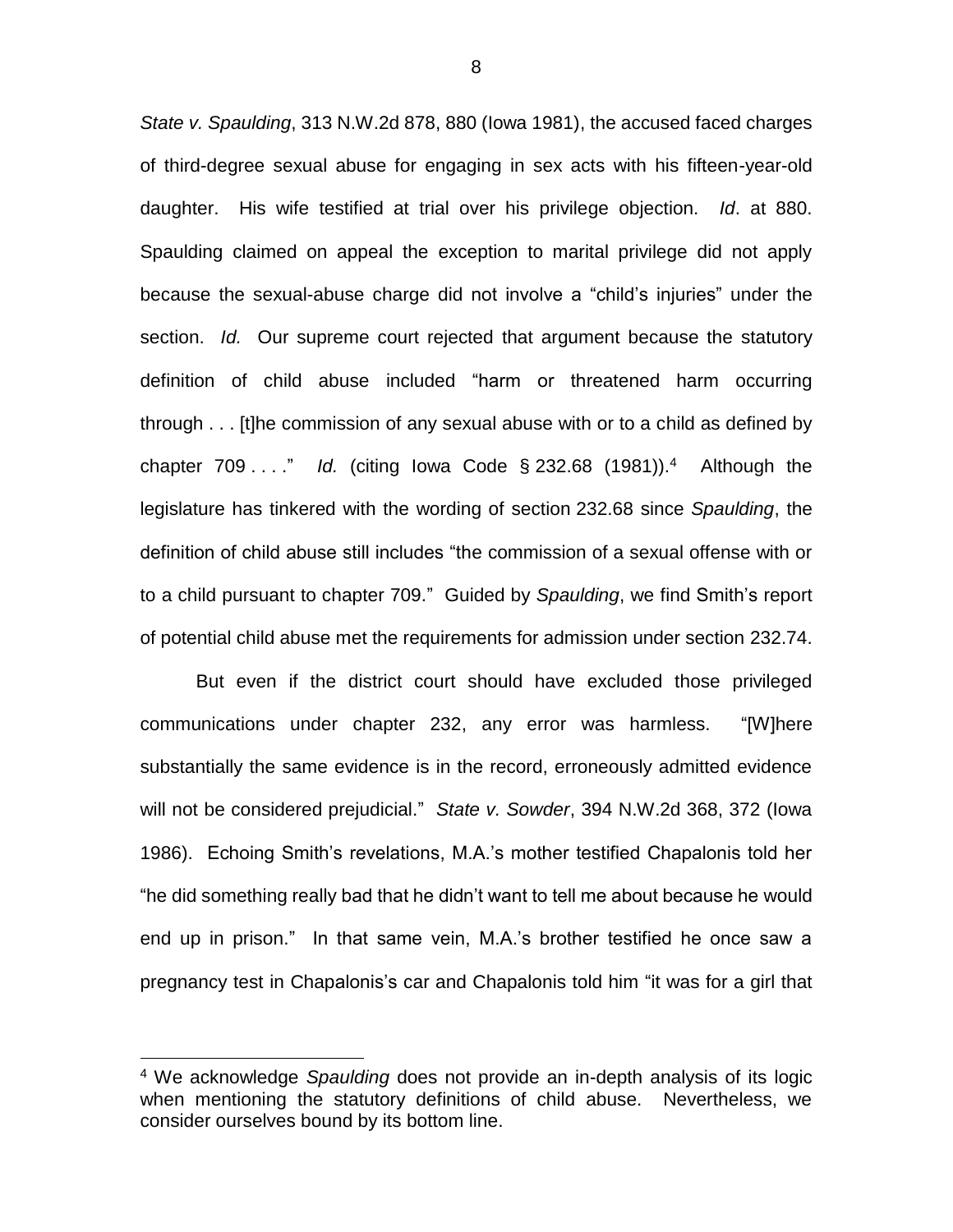he was cheating on my mom with." Because Smith's testimony was cumulative, it does not compel reversal of the jury's verdicts.

What's more, M.A. provided detailed accounts of years of sexual abuse by Chapalonis. Her recollection that Chapalonis forced her to take home pregnancy tests was corroborated when her mother found used "Clearblue" test kits in the ditch where M.A. said Chapalonis had tossed them. Her mother also found a McFlurry cup under their deck where M.A. had thrown it after consuming the celebratory treat Chapalonis bought her for taking the pregnancy tests. More corroboration came from M.A.'s brother, who testified that he sometimes saw Chapalonis go into M.A.'s bedroom when their mother was not home. M.A.'s brother testified he once saw them lying together in bed and Chapalonis was "moving in." Given the overwhelming evidence of Chapalonis's guilt, the admission of any confidential communications was harmless error. *See More*, 382 N.W.2d at 723.

#### **B. Expert Vouching**

As a second ground for reversal, Chapalonis claims forensic interviewer Cirian impermissibly vouched for M.A.'s credibility. He complains the court allowed Cirian to testify it was "very common for children to delay disclosures" of sexual abuse. He also highlights Cirian's testimony that children did not always remember specific dates of the abuse, false reporting is rare, and children over the age of ten are no more susceptible to suggestion than adults.

The State contends Chapalonis did not preserve error on these claims. The State recognizes Chapalonis objected to Cirian's testimony on delayed reporting in his motion in limine, which the district court denied. Still, the State contends the

9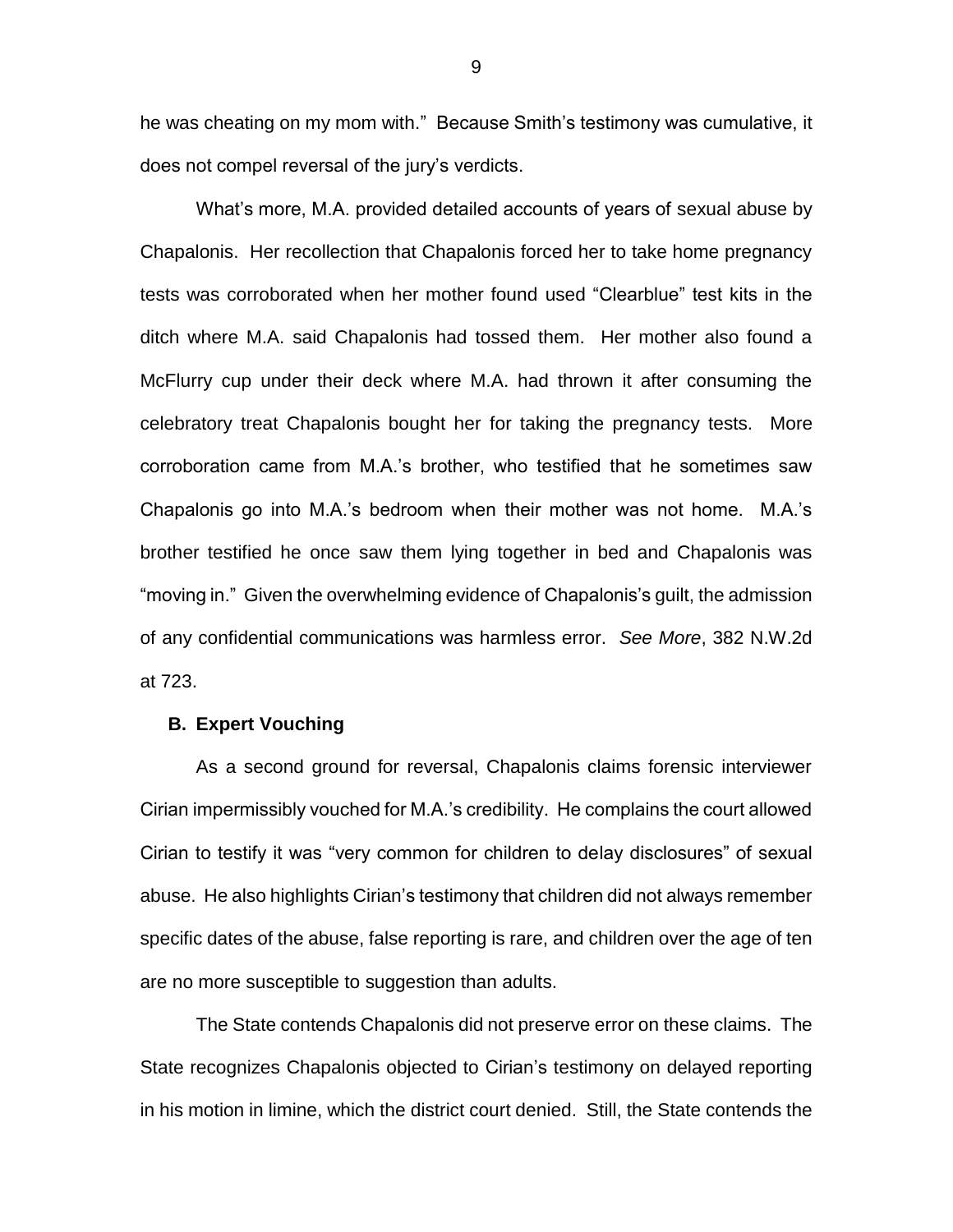court left the door open to reconsideration of "any portion" of its limine ruling. *See State v. Tangie*, 616 N.W.2d 564, 568 (Iowa 2000) ("Ordinarily, error claimed in a court's ruling on a motion in limine is waived unless a timely objection is made when the evidence is offered at trial."). On the issue of delayed reporting, we disagree with the State. When Chapalonis renewed his objection before Cirian's testimony, the court resolved the delayed-reporting challenge. That issue is preserved. The court's promise to entertain further objections during Cirian's testimony was limited to responses "considered hearsay or objectionable in some other way." But we agree Chapalonis failed to preserve his other objections to Cirian's expert testimony. They were not described in the motion in limine and not raised during her testimony. So we address only the challenge to Cirian's testimony about victims' delayed reporting of sexual abuse.

An expert is not allowed to comment—directly or indirectly—on another witness's credibility. *State v. Dudley*, 856 N.W.2d 668, 677 (Iowa 2014). Chapalonis contends the court should not have allowed Cirian to discuss the phenomenon of delayed reporting because it was an indirect comment on M.A.'s credibility. We review this evidentiary challenge for an abuse of discretion. *Id.* at 675.

Contrary to Chapalonis's contention, the district court did not abuse its discretion in allowing Cirian to testify about why child victims may delay reporting their sexual abuse. *See State v. Payton*, 481 N.W.2d 325, 327 (Iowa 1992). Cirian avoided referring directly to M.A., instead listing the many reasons child victims, in general, may be reluctant to disclose abuse. *See Dudley*, 856 N.W.2d at 676.

Cirian explained: